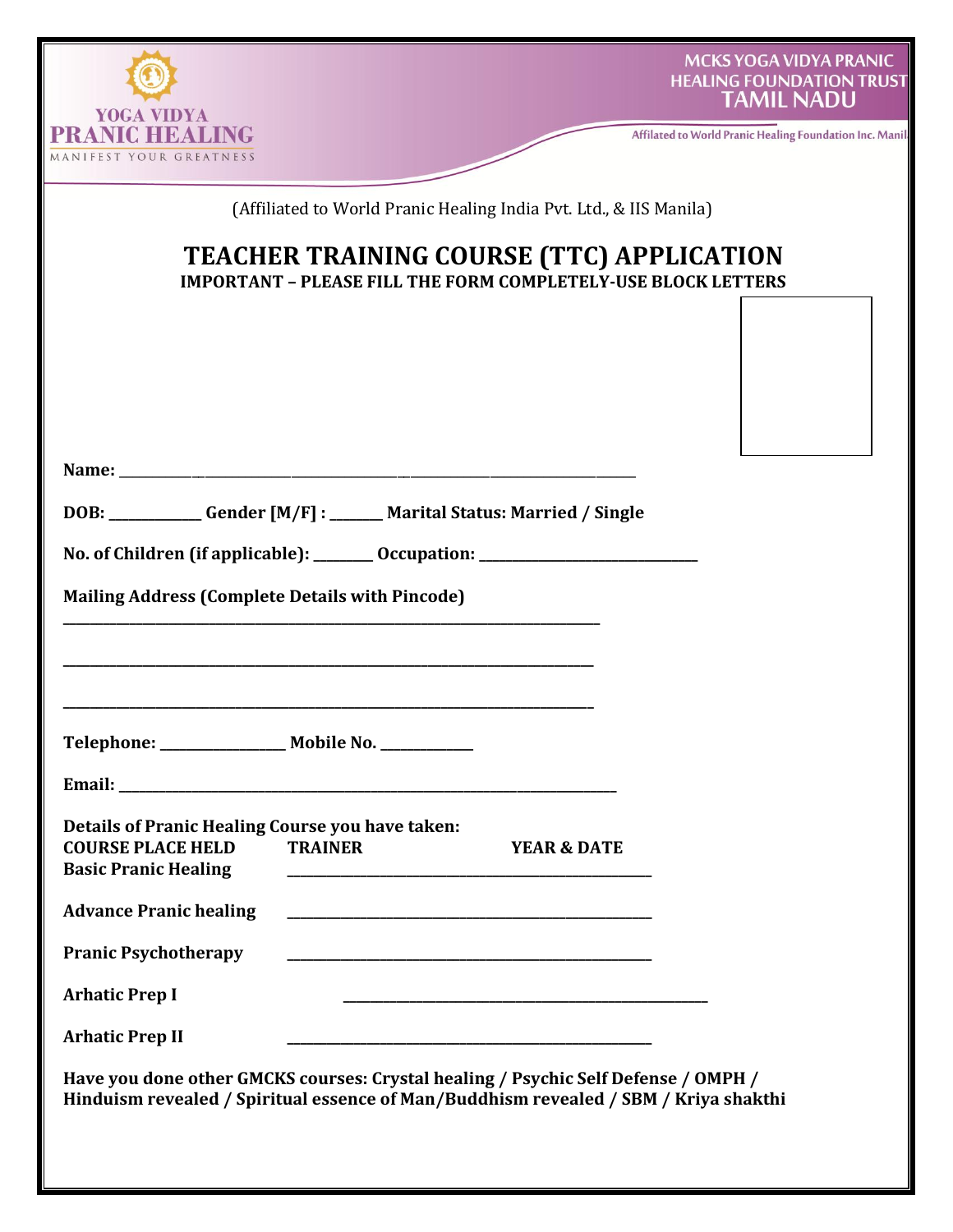|                                                                                                                                                                                     | How many hours of Pranic healing do you do in a week? (Mention place(s) where you do healing)                                                                                                                                                                                                                                                                                                                                                                                         |  |  |
|-------------------------------------------------------------------------------------------------------------------------------------------------------------------------------------|---------------------------------------------------------------------------------------------------------------------------------------------------------------------------------------------------------------------------------------------------------------------------------------------------------------------------------------------------------------------------------------------------------------------------------------------------------------------------------------|--|--|
| How often do you practice the following? (Answer only if applicable)<br>(Please tick the appropriate)<br>1. Meditation on Twin Hearts Daily / Twice a Week / Thrice a week / Weekly |                                                                                                                                                                                                                                                                                                                                                                                                                                                                                       |  |  |
| 2. Meditation on the Soul Daily / Twice a Week / Thrice a week / Weekly                                                                                                             |                                                                                                                                                                                                                                                                                                                                                                                                                                                                                       |  |  |
| 3. Arhatic Dhyan Daily / Twice a Week / Thrice a week / Weekly                                                                                                                      |                                                                                                                                                                                                                                                                                                                                                                                                                                                                                       |  |  |
| 4. Arhatic Inner Breath Daily / Twice a Week / Thrice a week / Weekly                                                                                                               |                                                                                                                                                                                                                                                                                                                                                                                                                                                                                       |  |  |
| 5. Physical and breathing exercises Daily / Twice a Week / Thrice a week / Weekly                                                                                                   |                                                                                                                                                                                                                                                                                                                                                                                                                                                                                       |  |  |
| 6. Character Building Daily / Twice a Week / Thrice a week / Weekly                                                                                                                 |                                                                                                                                                                                                                                                                                                                                                                                                                                                                                       |  |  |
| 7. Sublimation of sex energy Daily / Twice a Week / Thrice a week / Weekly                                                                                                          |                                                                                                                                                                                                                                                                                                                                                                                                                                                                                       |  |  |
| 8. Any other meditation?_______ Daily / Twice a Week / Thrice a week / Weekly                                                                                                       |                                                                                                                                                                                                                                                                                                                                                                                                                                                                                       |  |  |
|                                                                                                                                                                                     |                                                                                                                                                                                                                                                                                                                                                                                                                                                                                       |  |  |
| 9. Names of recommended books you have read (as given in Basic book)                                                                                                                |                                                                                                                                                                                                                                                                                                                                                                                                                                                                                       |  |  |
|                                                                                                                                                                                     |                                                                                                                                                                                                                                                                                                                                                                                                                                                                                       |  |  |
| information given above is true to best of my knowledge.<br>I am enclosing cash Rs ______________ for participating in this seminar.<br>Place: ________<br>Date: ________           | <b>DECLARATION</b><br>I am participating in this seminar at m own risk and of my own free will. I take full responsibility for<br>participating in this program. I release all instructors, all organizers and assistants of this seminar from all<br>damages whatsoever and waive all rights to compensation on case of injury. I declare that I am physically and<br>mentally able to participate in this seminar and will keep confidential all the proceedings. I verify that the |  |  |
| <b>For office Use Only</b>                                                                                                                                                          |                                                                                                                                                                                                                                                                                                                                                                                                                                                                                       |  |  |
| Form received on :<br>Cash/ Cheque/ DD(Amount) :<br><b>Receipt No:</b>                                                                                                              | <b>Bank Name&amp; cheque/DD No.:</b><br><b>Order No.:</b>                                                                                                                                                                                                                                                                                                                                                                                                                             |  |  |
|                                                                                                                                                                                     |                                                                                                                                                                                                                                                                                                                                                                                                                                                                                       |  |  |